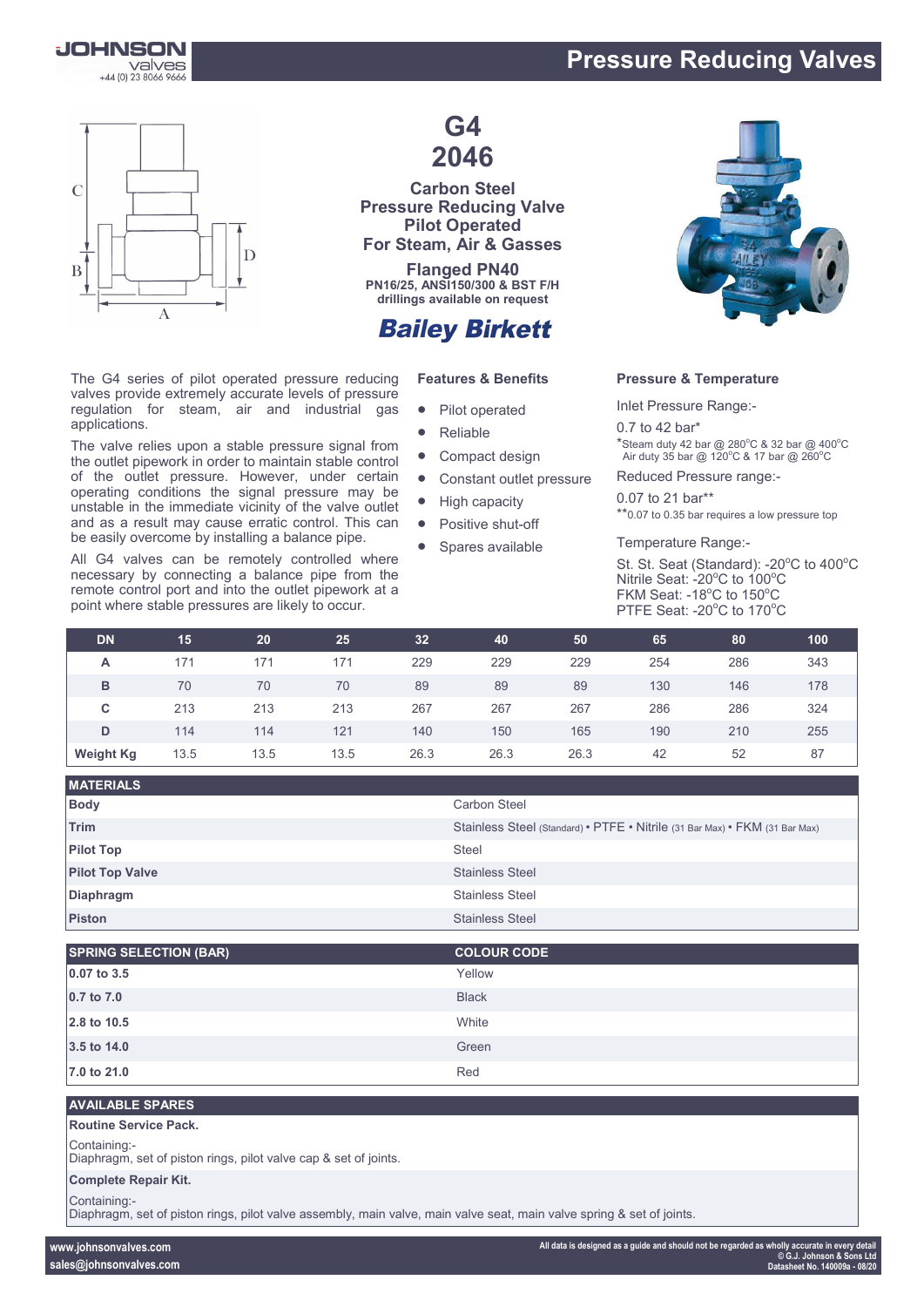

# **G4 2046**

**Capacity Charts/Sizing**

| DRY SATURATED STEAM CAPACITY (kg/h) |               |              |              |              |              |              |                |                          |                          |                          |
|-------------------------------------|---------------|--------------|--------------|--------------|--------------|--------------|----------------|--------------------------|--------------------------|--------------------------|
| Inlet (bar)                         | Outlet (bar)  | 15           | 20           | 25           | 32           | 40           | 50             | 65                       | 80                       | 100                      |
| 0.70                                | 0.35          | 42.5         | 86.7         | 143          | 215          | 310          | 534            | $\overline{\phantom{a}}$ | $\overline{\phantom{a}}$ | $\overline{\phantom{a}}$ |
|                                     | $0.07**$      | 42.5         | 86.7         | 143          | 215          | 310          | 534            | $\overline{\phantom{a}}$ | L,                       |                          |
|                                     | 0.65          | 46.7         | 95.3         | 157          | 239          | 346          | 594            | $\overline{a}$           | ÷,                       |                          |
| 1.00                                | 0.55          | 49.5         | 101          | 166          | 254          | 367          | 630            |                          |                          |                          |
|                                     | $0.32**$      | 49.5         | 101          | 166          | 254          | 367          | 630            | 1072                     | 1337                     | 2397                     |
|                                     | $0.07**$      | 49.5         | 101          | 166          | 254          | 367          | 630            | 1072                     | 1337                     | 2397                     |
|                                     | 1.65          | 58.7         | 120          | 197          | 300          | 434          | 747            | $\overline{\phantom{a}}$ | $\sim$                   | $\sim$                   |
|                                     | 1.30          | 69.5         | 141          | 233          | 356          | 514          | 884            | 1418                     | 1769                     | 3171                     |
| 2.00                                | 1.10          | 75.5         | 154          | 254          | 386          | 559          | 960            | 1540                     | 1920                     | 3442                     |
|                                     | 0.35          | 75.5         | 154          | 254          | 386          | 559          | 960            | 1540                     | 1920                     | 3442                     |
|                                     | $0.07**$      | 75.5         | 154          | 254          | 386          | 559          | 960            | 1540                     | 1920                     | 3442                     |
|                                     | 4.30          | 108          | 220          | 363          | 553          | 799          | 1374           | $\overline{\phantom{a}}$ | $\sim$                   |                          |
|                                     | 4.00          | 121<br>158   | 248          | 408          | 623          | 900<br>1168  | 1547<br>2007   | 2388                     | 2978                     | 5338<br>7196             |
| 5.00                                | 2.75<br>0.35  | 158          | 322<br>322   | 530<br>530   | 808<br>808   | 1168         | 2007           | 3219<br>3219             | 4015<br>4015             | 7196                     |
|                                     | $0.07**$      | 158          | 322          | 530          | 808          | 1168         | 2007           | 3219                     | 4015                     | 7196                     |
|                                     | 9.00          | 172          | 352          | 580          | 884          | 1279         | 2198           | 3024                     | 3771                     | 6759                     |
|                                     | 5.50          | 291          | 593          | 977          | 1489         | 2152         | 3699           | 5932                     | 7398                     | 13260                    |
| 10.00                               | 1.20          | 291          | 593          | 977          | 1489         | 2152         | 3699           | 5932                     | 7398                     | 13260                    |
|                                     | 0.35          | 291          | 593          | 977          | 1489         | 2152         | 3699           | 5932                     | 7398                     | 13260                    |
|                                     | 14.00         | 207          | 422          | 695          | 1059         | 1531         | 2633           | 3216                     | 4011                     | 7190                     |
|                                     | 12.00         | 330          | 673          | 1109         | 1690         | 2443         | 4199           | 6629                     | 8267                     | 14819                    |
| 15.00                               | 8.25          | 423          | 862          | 1420         | 2164         | 3128         | 5377           | 8624                     | 10755                    | 19277                    |
|                                     | 2.90          | 423          | 862          | 1420         | 2164         | 3128         | 5377           | 8624                     | 10755                    | 19277                    |
|                                     | 0.80          | 423          | 862          | 1420         | 2164         | 3128         | 5377           | 8624                     | 10755                    | 19277                    |
|                                     | 19.00         | 238          | 487          | 802          | 1222         | 1767         | 3037           | 3360                     | 4190                     | 7511                     |
|                                     | 12.00         | 539          | 1101         | 1814         | 2764         | 3995         | 6868           | 11014                    | 13736                    | 24636                    |
| 20.00                               | 11.00         | 552          | 1126         | 1855         | 2827         | 4086         | 7024           | 11265                    | 14048                    | 25180                    |
|                                     | 4.60          | 552          | 1126         | 1855         | 2827         | 4086         | 7024           | 11265                    | 14048                    | 25180                    |
|                                     | 3.10          | 552          | 1126         | 1855         | 2827         | 4086         | 7024           | 11265                    | 14048                    | 25180                    |
|                                     | 1.28          | 552          | 1126         | 1855         | 2827         | 4086         | 7024           | $\overline{\phantom{a}}$ |                          |                          |
|                                     | 20.70         | 500          | 1020         | 1680         | 2560         | 3700         | 6359           | 9717                     | 12118                    | 21720                    |
|                                     | 13.75         | 684<br>684   | 1395<br>1395 | 2297<br>2297 | 3500<br>3500 | 5059<br>5059 | 8696<br>8696   | 13946                    | 17392<br>17392           | 31174                    |
| 25.00                               | 12.00<br>6.30 | 684          | 1395         | 2297         | 3500         | 5059         | 8696           | 13946<br>13946           | 17392                    | 31174<br>31174           |
|                                     | 2.80          | 684          | 1395         | 2297         | 3500         | 5059         | 8696           |                          |                          |                          |
|                                     | 20.70         | 743          | 1516         | 2497         | 3805         | 5500         | 9454           | 15162                    | 18908                    | 33891                    |
|                                     | 16.50         | 817          | 1667         | 2746         | 4184         | 6047         | 10395          | 16671                    | 20789                    | 37264                    |
|                                     | 12.00         | 817          | 1667         | 2746         | 4184         | 6047         | 10395          | 16671                    | 20789                    | 37264                    |
| 30.00                               | 8.00          | 817          | 1667         | 2746         | 4184         | 6047         | 10395          | 16671                    | 20789                    | 37264                    |
|                                     | 6.90          | 817          | 1667         | 2746         | 4184         | 6047         | 10395          | 16671                    | 20789                    | 37264                    |
|                                     | 4.60          | 817          | 1667         | 2746         | 4184         | 6047         | 10395          | $\overline{\phantom{a}}$ |                          |                          |
|                                     | 20.70         | 930          | 1898         | 3126         | 4763         | 6884         | 11834          | 18979                    | 23668                    | 42425                    |
|                                     | 19.25         | 943          | 1923         | 3168         | 4827         | 6977         | 11993          | 19234                    | 23986                    | 42993                    |
| 35.00                               | 12.00         | 943          | 1923         | 3168         | 4827         | 6977         | 11993          | 19234                    | 23986                    | 42993                    |
|                                     | 9.60          | 943          | 1923         | 3168         | 4827         | 6977         | 11993          | 19234                    | 23986                    | 42993                    |
|                                     | 7.50          | 943          | 1923         | 3168         | 4827         | 6977         | 11993          | 19234                    | 23986                    | 42993                    |
|                                     | 6.20          | 943          | 1923         | 3168         | 4827         | 6977         | 11993          | $\sim$ 100 $\sim$        | $\sim$                   |                          |
|                                     | 20.70         | 1074         | 2195         | 3615         | 5508         | 7961         | 13684          | 21945                    | 27367                    | 49055                    |
|                                     | 12.00         | 1074         | 2195         | 3615         | 5508         | 7961         | 13684          | 21945                    | 27367                    | 49055                    |
| 40.00                               | 10.30         | 1074         | 2195         | 3615         | 5508         | 7961         | 13684          | 21945                    | 27367                    | 49055                    |
|                                     | 8.07<br>6.20  | 1074<br>1074 | 2195<br>2195 | 3615<br>3615 | 5508<br>5508 | 7961<br>7961 | 13684<br>13684 | 21945<br>$\sim$          | 27367<br>$\sim$          | 49055<br>$\sim$          |
|                                     | 20.70         | 1125         | 2295         | 3780         | 5760         | 8325         | 14310          | 22950                    | 28619                    | 51299                    |
|                                     | 12.00         | 1125         | 2295         | 3780         | 5760         | 8325         | 14310          | 22950                    | 28619                    | 51299                    |
| 42.00                               | 10.30         | 1125         | 2295         | 3780         | 5760         | 8325         | 14310          | 22950                    | 28619                    | 51299                    |
|                                     | 8.30          | 1125         | 2295         | 3780         | 5760         | 8325         | 14310          | 22950                    | 28619                    | 51299                    |
|                                     | 6.20          | 1125         | 2295         | 3780         | 5760         | 8325         | 14310          | $\overline{\phantom{a}}$ | $\overline{\phantom{a}}$ | $\overline{\phantom{a}}$ |

\*\* Low pressure top required for outlet pressures below 0.35 Bar

The Max. & Min. outlet pressure for a given inlet pressure and valve size, can be determined from the above table. E.g. a 100mm valve with an inlet pressure of 15.0 bar has a maximum available outlet pressure of 14.0 bar and a minimum of 0.80 bar.

To ensure the above flows, it is critical the correct size of outlet pipe is used. Contact sales for further details.

For super heated steam the above capacities need to be derated, see table below

| <b>SUPER HEATED STEAM DERATING</b>   | <b>FACTOR</b>    |  |
|--------------------------------------|------------------|--|
| $\vert$ 0 to 10 $\mathrm{^{\circ}C}$ | Multiply by 0.96 |  |
| 10 to 50°C                           | Multiply by 0.92 |  |
| 50 to $75^{\circ}$ C                 | Multiply by 0.89 |  |
| 75 to 100°C                          | Multiply by 0.86 |  |
| 100 to 150°C                         | Multiply by 0.82 |  |